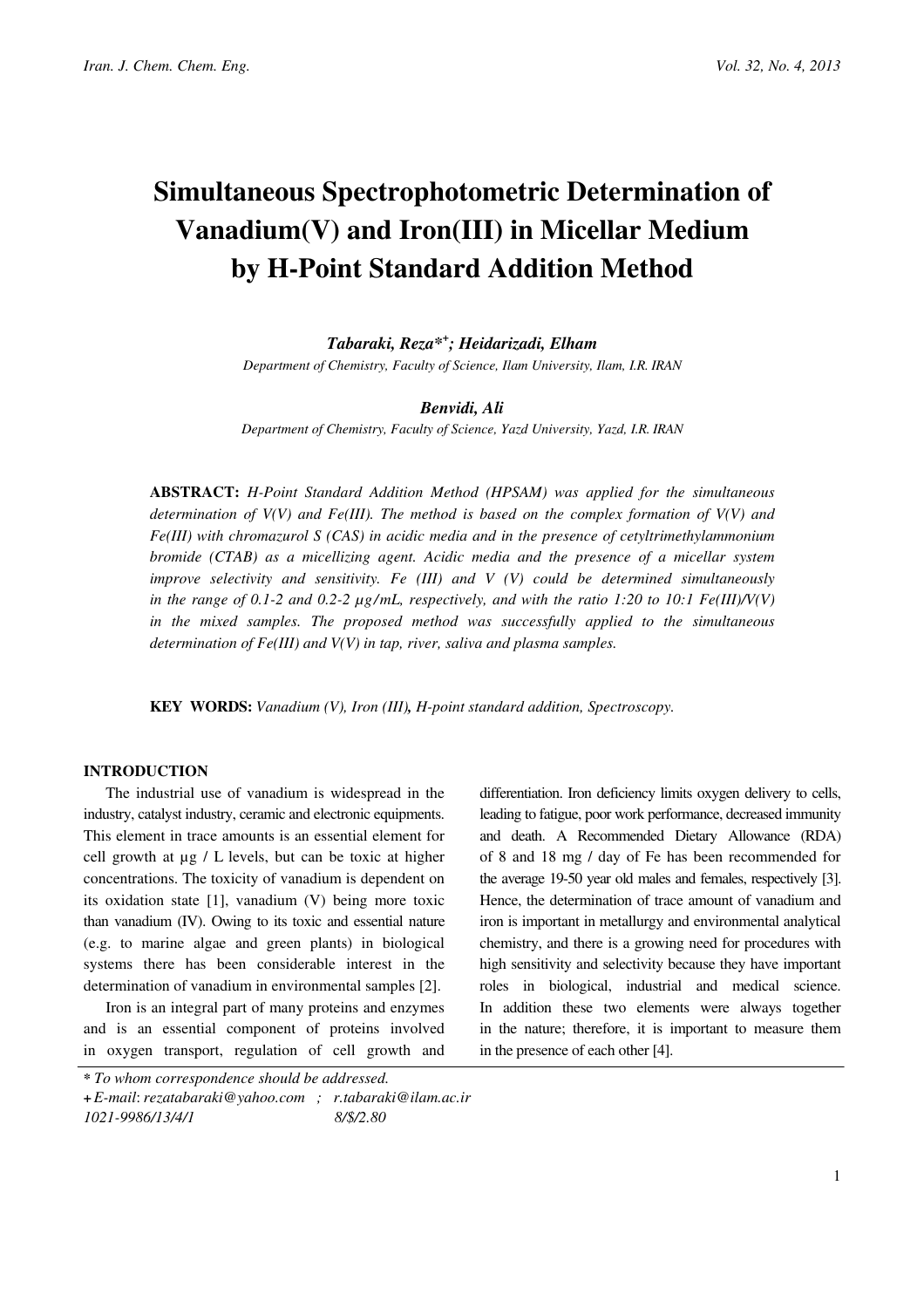Various spectrophotometric methods for the individual or simultaneous determination of vanadium (V) and Fe(III) have been reported. These methods are as follows: Atomic spectrometry techniques – mainly Flame Atomic Absorption Spectrometry (FAAS) [5], Graphite Furnace Atomic Absorption Spectrometry (GFAAS) [6], Inductively Coupled Plasma Optical Emission Spectrometry (ICP-OES) [7], Inductively Coupled Plasma Mass Spectrometry (ICP-MS) and X-Ray Fluorescence (XRF) Spectrometry [8], spectrophotometry using chemometrics methods [9].

Although some of these methods provide high sensitivity and specificity, they also have drawback such as high costs for equipment and assays, timeconsumption and complicated operation as well as being unsuitable for applications where mobility of the analytical equipment is of advantage. Among the most widely used analytical methods are those based on the UV-Vis spectrophotometry techniques, due to both the resulting experimental rapidity and simplicity and the wide application [10]. Spectrophotometric methods play a prominent role, but the selectivities of most spectrophotometric procedures are not satisfactory, owing to the close related properties, and separation procedures that must be introduced in most cases [11]. For achieving quantitative information from such systems without previous chemical separation several chemometric methods have been developed.

H-point standard addition method, which is a modification of the standard addition method, is a simple two variable chemometric technique. The greatest advantage of HPSAM is that it can remove the presence of an interference and reagent blank [12, 13]. This method has been applied in different analytical techniques, including spectrophotometry [14–17], spectrofluorimetry [18], kinetic spectrophotometry [19–20] and chromatographic techniques [21]. In order to apply HPSAM to resolve mixtures, the interferent(s) species should be known. Two methods namely Generalized H-Point Standard Addition Method (GHPSAM) [22-24] and H-Point Curve Isolation Method (HPCIM) [25] were proposed to solve this problem.

In the present work a very simple, sensitive, selective and low cost procedure for simultaneous determination of Fe(III) and V(V) using HPSAM is described. This method is based on the complex formation of Fe(III) and V(V) with CAS under acidic conditions in micellar medium.

# EXPERIMENTAL SECTION

# Apparatus

For recording the UV-Vis spectra, Varian Bio300 UV–Vis spectrophotometer with a 1.0 cm quartz cell was used. A 780 pH-meter (Metrohm), equipped with a combined glass electrode, was used for pH measurement. The computations were made with a Pentium IV computer.

### Reagents

All reagents were of analytical reagent grade and used without further purification. Doubly distilled water was used throughout the study. A stock solution (1000µg / mL) of iron(III) and vanadium(V) were prepared by dissolving  $Fe(NO<sub>3</sub>)<sub>3</sub>·9H<sub>2</sub>O$  (Merck) and  $V<sub>2</sub>O<sub>5</sub>$  (Merck), respectively. A stock solution of chromazurol S (0.005 M) was prepared by dissolving an appropriate amount of chromazurol S (Merck) in water. A stock solution of cationic surfactant (0.02 M) was prepared from cetyltrimethylammonium bromide (Merck). All of the solutions were prepared fresh daily. A buffer of (pH=3.0) was prepared by using boric acid, phosphoric acid, acetic acid and appropriate concentration of sodium hydroxide.

# Procedure

Several samples containing different concentration ratio of Fe(III) and V(V) were prepared and standard addition of Fe(III) were made. The way each mixture was prepared is as follows: appropriate amount of sample solution containing iron and vanadium, 0.5 ml of 0.005 M of CAS, 1.0 mL of buffer solution pH =3.0 and 1.0 mL of 0.02 M of CTAB were added into 10 mL volumetric flasks and made up to mark with doubly distilled water. After 4 min, about 3mL of the above solutions was transferred to a spectrophotometric cell and the absorbances were measured at 585 and 487 nm and the H-point graphs were obtained. The concentration of iron  $(C_H)$  was evaluated from the point of intersection of the two straight lines plotted for each H-point graph. The concentration ranges of  $Fe(III)$  and  $V(V)$  for construction of HPSAM calibration graph were 0.1-2 and 0.2-2 µg/mL, respectively.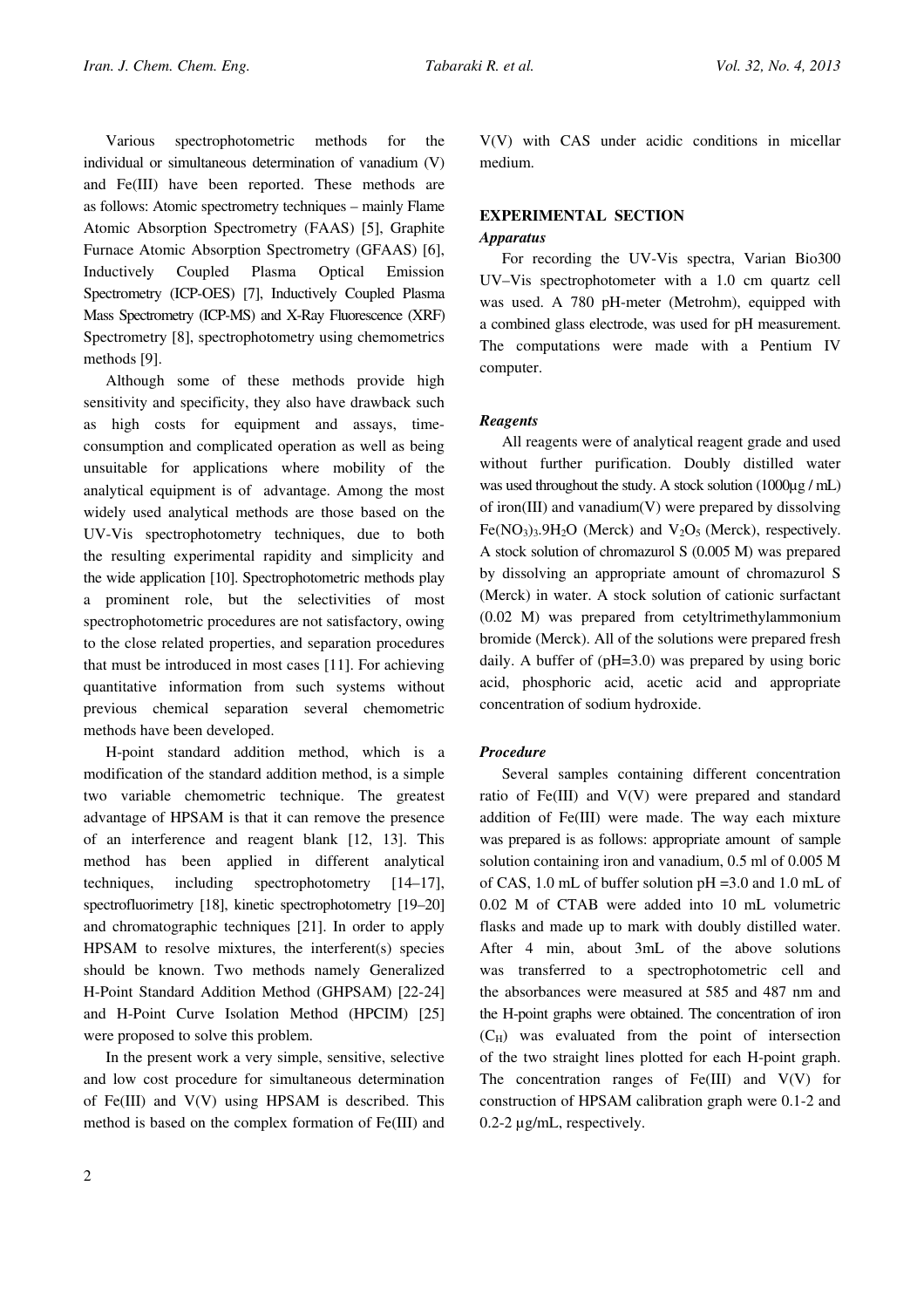# RESULTS AND DISCUSSION

#### Preliminarily study of system

CAS forms colored chelates with many metal ions [26]. Interest in CAS is related to its chelating ability towards metal ions and to the analytical applications based on the micelle enhanced absorption of its metal chelates. The absorption spectra of CAS-Fe(III) and CAS-V(V) complexes are shown in Fig. 1.

#### **Optimization**

To take full advantages of the procedure, the reagent concentration and reaction conditions must be optimized. It was found that the complex formation kinetics of  $V(V)$ and Fe(III) with CAS in micellar medium is quite fast and measured absorbance for two complexes depend on the concentration of surfactant. In the field of metal ion complex, at a concentration above the Critical Micelle Concentration (CMC) micelles form a ternary complex with advantageous properties, such as hyperchromic and bathochromic displacements that can modify the sensitivity of the method by affecting the interferences and matrix effects. Micellar system are convenient to use because they are optically transparent, readily available and stable [27]. For this purpose many surfactants (CTAB, SDS, Triton X-100 and Triton X-114) have been tested. Among the several surfactants the best results obtained with CTAB. After selection of this surfactant as micellar medium the concentration of it has also been optimized. Best results obtained with  $2\times10^{-3}$  M.

The influence of pH values on the spectrum of each complex at a constant concentration was investigated separately. By increasing pH from 2.5 to 6.0, the spectrum of vanadium complex showed that the maximum absorbance occurred at pH=3.5. The spectrum of the iron complex showed a decrease in maximum absorbance at pH >3 so, for achieving higher sensitivity and stability, pH=3.0 was selected as optimum for simultaneous determination of V(V) and Fe(III).

Absorbance of CAS-metal ion-CTAB has been found to increase with increase in concentration of ligand. An excess concentration of ligand has been chosen to ensure quantitative subsequent formation of complexes in the whole the calibration region for two metal ions. The maximal and stable absorbance was gained with  $2.5\times10^{-4}$  M CAS.



Fig. 1: Absorption spectra of (1) V-CAS-CTAB (2) Fe-CAS-CTAB and (3) their mixture complexes. Condition:  $2.5 \times 10^{-4}$  M CAS, pH=3.0,  $2 \times 10^{-3}$  M CTAB, 1µg / mL Fe(III) and V(V).

#### H-Point Standard Addition Method (HPSAM)

HPSAM can be used for an unknown sample containing an analyte X and an interferent Y. The determination of concentration of X by HPSAM under these conditions requires the selection of two wavelengths. To select the appropriate wavelengths, the following principles were applied. At the selected wavelengths, (1) the analyte signals must be linear with concentrations (2) the interferent signal must remain constant with changing the analyte concentration, and (3) the analytical signal obtained from a mixture containing the analyte and the interferent should be equal to the sum of the individual signals of the two species. In addition, the difference in the slopes of the two straight lines measured at two selected wavelengths  $(\lambda_1$  and  $\lambda_2)$  must be as large as possible, in order to get good accuracy and sensitivity [25]. In the proposed system,  $Fe(III)$  and  $V(V)$ ions can be considered as the analyte and interferent, respectively. In this case, it is possible to select several pairs of wavelengths with the same absorbance for the vanadium complex. By considering this criteria that the higher the value for slope increment, the smaller the error for the analyte concentration, the best wavelengths pair of 585 and 487 nm were chosen. After appropriate selection of the two wavelengths, known amounts of analyte are successively added to the mixture (analyte and interference) and the resulting absorbances are measured at the two selected wavelengths which can be expressed by:

$$
A_{\lambda_1} = b_o + b + M_{\lambda_1} C_I \tag{1}
$$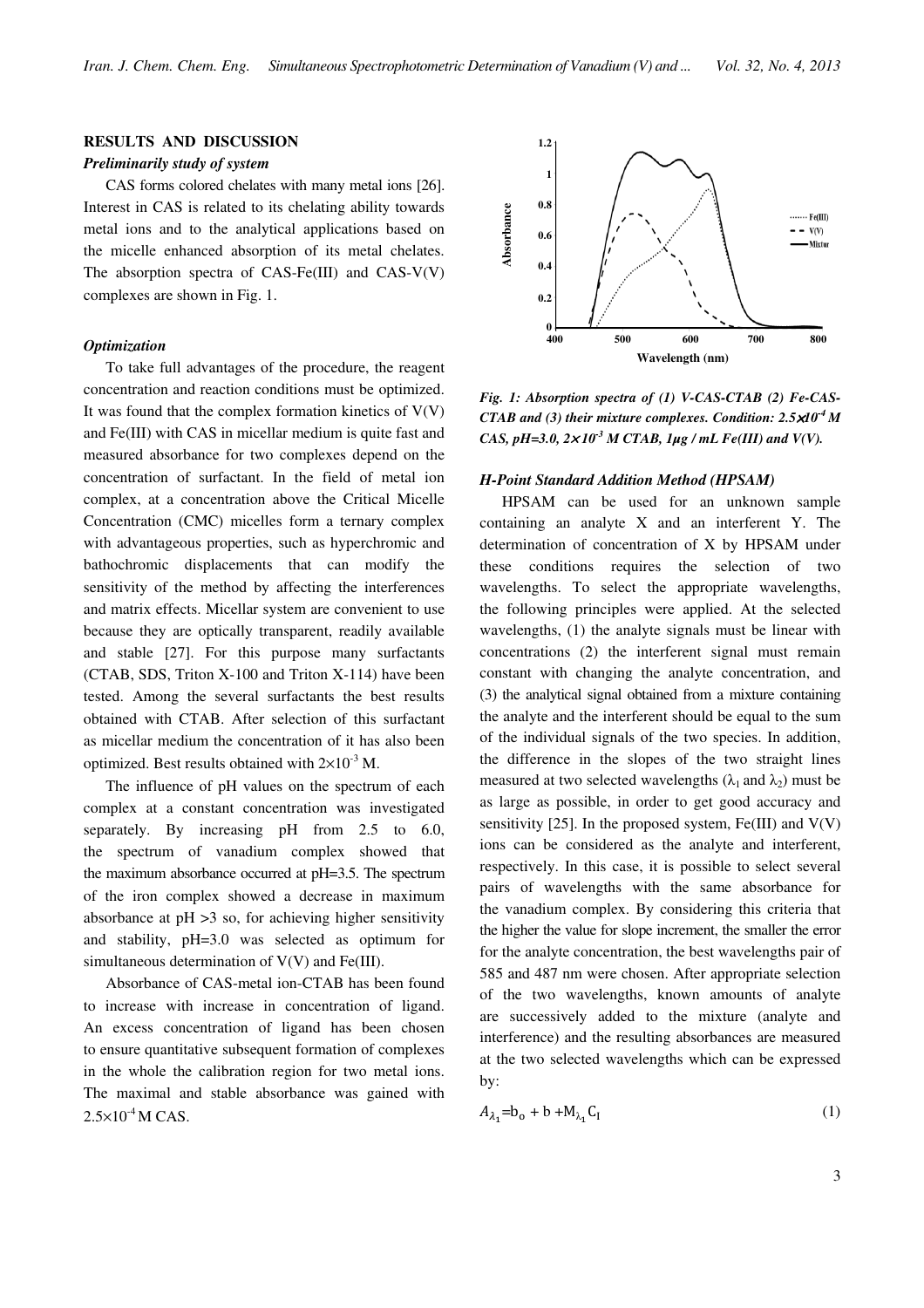

Fig. 2: Plots for HPSAM for fixed  $V(V)$  concentration (0.8  $\mu$ g / mL) and different concentrations of  $Fe(III)$  :  $\bullet$  0.5  $\mu$ g / mL,  $\blacktriangle$  0.8  $\mu$ g / mL,  $1.2 \mu g$  / mL.

$$
A_{\lambda_2} = A_o + A' + M_{\lambda_2} C_I
$$
 (2)

where  $A_{\lambda_1}$  and  $A_{\lambda_2}$  are the analytical signals measured at  $\lambda_1$  and  $\lambda_2$ , respectively;  $b_o$  and  $A_o$  ( $b_o \neq A_o$ ) the original analytical signal of X at  $\lambda_1$  and  $\lambda_2$ , respectively; b and A' the analytical signals of Y at  $\lambda_1$  and  $\lambda_2$ , respectively;  $M_{\lambda_1}$  and  $M_{\lambda_2}$  the slopes of the standard addition calibration lines at  $\lambda_1$  and  $\lambda_2$ , respectively and  $C<sub>I</sub>$  is the added X concentration. The two straight (calibration) lines intersect at the so-called H-point  $(-C_H, A_H)$ . Since at H-point,  $A_{\lambda_1}$  is equal to  $A_{\lambda_2}$  and also  $C_I$  is equal to  $-C_H$ , then

$$
C_{H} = \frac{(A_0 - b_0) + (A - b)}{M_{\lambda_1} - M_{\lambda_2}}\tag{3}
$$

Now, the following conclusion can be made from Eq. (3):

 $(i)$  If the interference  $(Y)$  is known and the analytical signals corresponding to Y, b (at  $\lambda_1$ ) and A(at  $\lambda_2$ ) do not change with the additions of analyte, then

$$
A_H = b \tag{4}
$$

and similarly,

$$
A_H = A'
$$
 (5)

At H-point,  $C_H$  is independent of the concentration of interferent and  $A_H$  is also independent of the analyte concentration. Figs. 2 and 3 show the effect of change in concentration of analyte and interference on the position of H-point. To evaluate the interference concentration from the ordinate value of the H-point  $(A_H)$  a calibration graph or the absorbance value of interference standard is needed.



Fig. 3: Plots for HPSAM for a fixed Fe (III) concentration  $(0.7\mu$ g / mL) and different concentrations of V (V):  $\bullet$  0.5  $\mu$ g / mL,  $\triangle$  1 µg / mL,  $\blacksquare$  1.5 µg / mL.

(ii) If the interference, Y, is the unknown, to calculate the analyte concentration, X, in the presence of the unknown interference, the Generalized H-Point Standard Addition Method (GHPSAM) must be applied where it is not necessary to know spectral characteristic of the species accompanying the analyte.

#### **Reproducibility**

Under optimum conditions simultaneous determination of  $Fe(III)$  and  $V(V)$  were made by using HPSAM. To check the reproducibility of the method five replicate experiments for the analyze of  $Fe(III)$  and  $V(V)$ mixtures were done (Table 1). A good Relative Standard Deviation (RSD)  $(\%)$  was obtained for Fe(III) and V(V), 2.68 and 3.11%, respectively.

#### Accuracy

Several synthetic samples with a different concentration ratio of Fe $(III)$  and  $V(V)$  were analyzed by using the suggested method. As can be seen from Table 2, the accuracy of the results is satisfactory in all cases, when the concentration ratio of  $Fe(III)$  and  $V(V)$  vary from 1:20 to 10:1.

#### Limit of detection

Limit of detection was calculated as  $LOD=3S<sub>CH</sub>$ , were  $S<sub>CH</sub>$  is the standard deviation of several (n=5) replicated measurements of zero concentration of analyte with the HPSAM. The corresponding values obtained for Fe(III) and  $V(V)$  were 0.022 and 0.040  $\mu$ g/ml, respectively.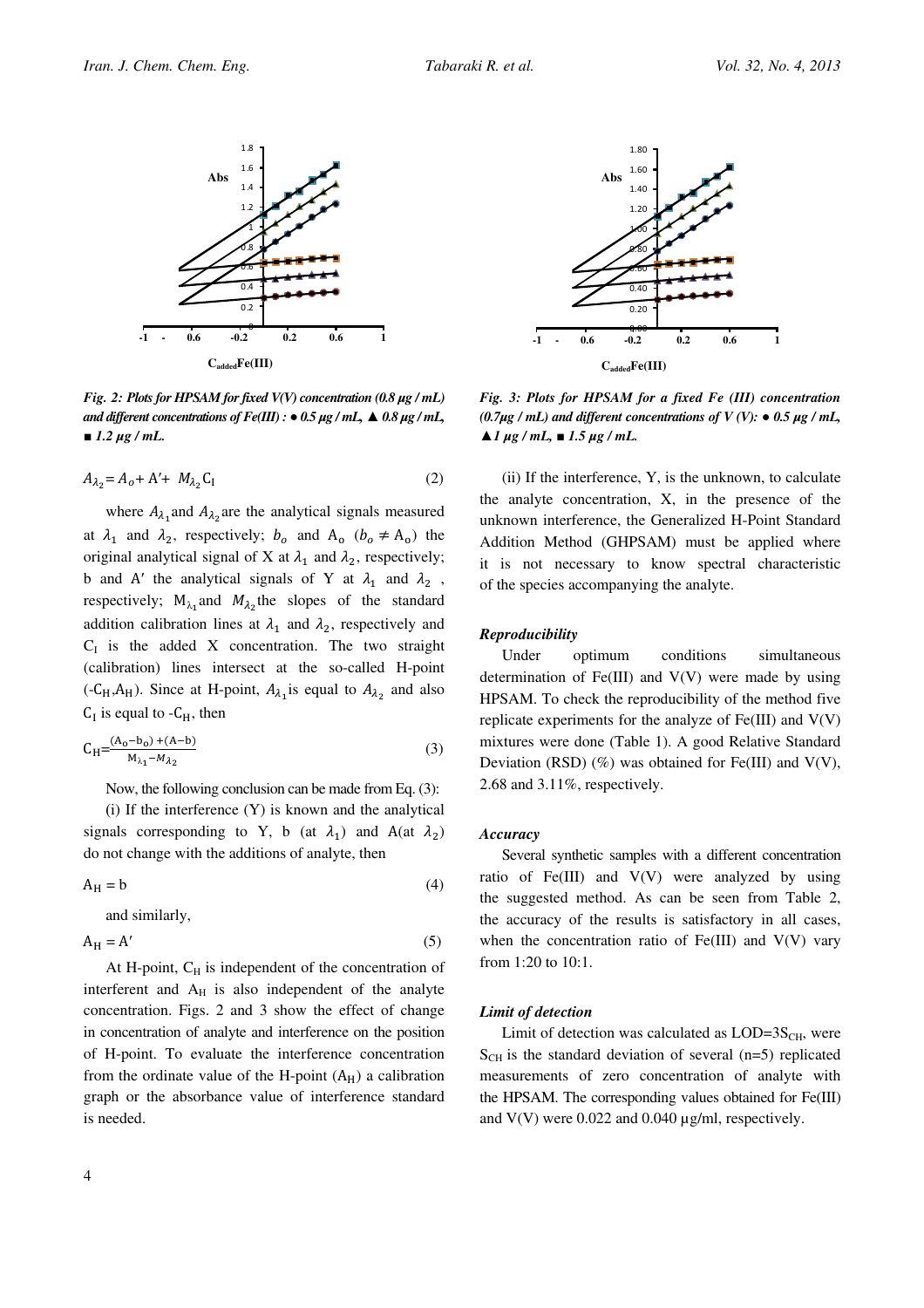| Twee It Resurs of fire replicate experiments for the unitysis of 1 c(111) and $\tau$ (+) in maxime by 111 strikt |           |                                  |      |                |        |
|------------------------------------------------------------------------------------------------------------------|-----------|----------------------------------|------|----------------|--------|
| A-C equation                                                                                                     |           | Taken<br>$(\mu g / mL)$<br>Found |      | $(\mu g / mL)$ |        |
|                                                                                                                  | ${\bf R}$ | Fe(III)                          | V(V) | Fe(III)        | V(V)   |
| $A_{585} = 0.7949C + 0.8031$                                                                                     | 0.997     | 0.6                              | 0.8  | 0.62           | 0.81   |
| $A_{487} = 0.0997C + 0.3722$                                                                                     | 0.9821    |                                  |      |                |        |
| $A_{585} = 0.797C + 0.8021$                                                                                      | 0.9985    | 0.6                              | 0.8  | 0.6            | 0.84   |
| $A_{487} = 0.0868C + 0.3735$                                                                                     | 0.9855    |                                  |      |                |        |
| $A_{585} = 0.7884C + 0.8058$                                                                                     | 0.9993    | 0.6                              | 0.8  | 0.62           | 0.83   |
| $A_{487} = 0.09 C + 0.3735$                                                                                      | 0.9944    |                                  |      |                |        |
| $A_{585} = 0.8277C + 0.7959$                                                                                     | 0.9964    | 0.6                              | 0.8  | 0.59           | 0.78   |
| $A_{487} = 0.0975C + 0.3622$                                                                                     | 0.9798    |                                  |      |                |        |
| $A_{585} = 0.7796C + 0.8003$                                                                                     | 0.9922    | 0.6                              | 0.8  | 0.63           | 0.84   |
| $A_{487} = 0.0900C + 0.3632$                                                                                     | 0.9896    |                                  |      |                |        |
| Mean                                                                                                             |           |                                  |      | 0.61           | 0.82   |
| Standard deviation                                                                                               |           |                                  |      | 0.0164         | 0.0255 |
| $RSD(\%)$                                                                                                        |           |                                  |      | 2.68           | 3.11   |

Table 1: Results of five replicate experiments for the analysis of Fe(III) and V(V) in mixture by HPSAM.

Table 2: Results of several experiments for the analysis of Fe (III)-V (V) mixture in different concentration ratios by HPSAM.

| A-C equation                  |              | Taken          | $(\mu g / mL)$ | Found    | $(\mu g / mL)$ |
|-------------------------------|--------------|----------------|----------------|----------|----------------|
|                               | $\mathbb{R}$ | Fe (III)       | V(V)           | Fe (III) | V(V)           |
| $A_{585}=0.7906C+0.8063$      | 0.9896       | 0.1            | $\mathfrak{2}$ | 0.1      | 2.09           |
| $A_{487} = 0.0915C + 0.7357$  | 0.9788       |                |                |          |                |
| $A_{585}=0.7884 C+0.8478$     | 0.9946       | 0.4            | 1.5            | 0.42     | 1.48           |
| $A_{487}$ =0.0902 C+ 0.5535   | 0.9925       |                |                |          |                |
| $A_{585} = 0.7505 C + 1.0262$ | 0.9877       | 0.9            |                | 0.85     | 1.07           |
| $A_{487}$ =0.0993 C+ 0.4689   | 0.9792       |                |                |          |                |
| $A_{585} = 0.7502$ C+ 1.549   | 0.9955       | $\overline{c}$ | 0.2            | 1.89     | 0.21           |
| $A_{487}$ =0.1094 C+ 0.3394   | 0.9848       |                |                |          |                |
| $A_{587}$ =0.7895 C+0.4697    | 0.9989       | 0.25           | 0.65           | 0.26     | 0.68           |
| $A_{487} = 0.0881 C + 0.2851$ | 0.983        |                |                |          |                |

#### Selectivity

The effect of different ions at different concentration on the absorbance of a solution mixture containing 1µg / mL of each metal ion was studied. An ion was considered as interferent, when it caused a variation in the absorbance of the sample greater than  $\pm 5\%$ . This variation of absorbence was evaluated at two wavelengths, corresponding to the maximum absorption of  $Fe(III)$  and  $V(V)$ 

complexes, to establish the different effects of the interfering ions on Fe(III) and  $V(V)$ . The results (Table 3) indicate that most of the cations and anions did not interfere.

#### Application of the method

To evaluate the applicability of proposed method to real samples, biological and environmental complex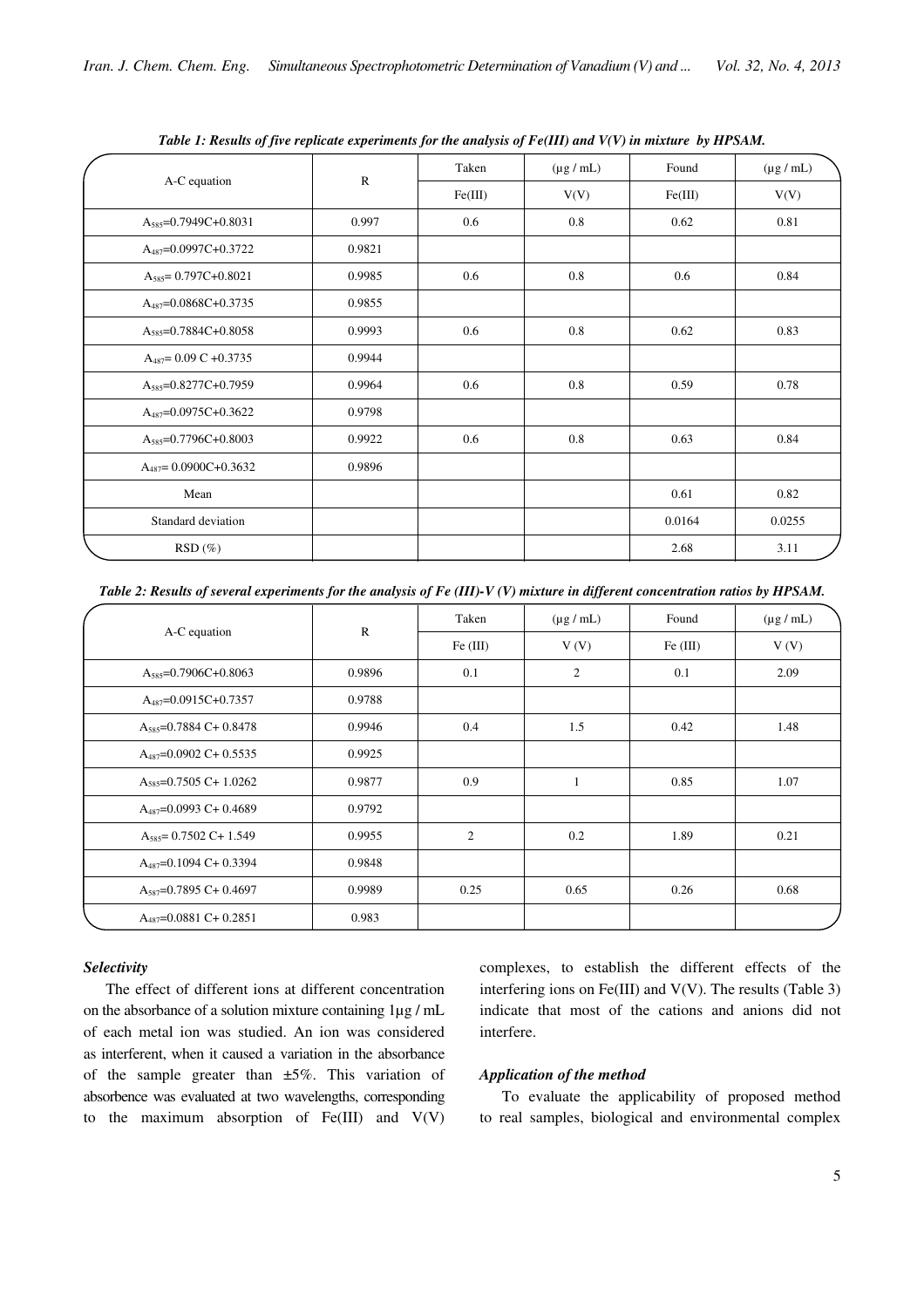| Ions                                                                                                                                          | Tolerance ratio |
|-----------------------------------------------------------------------------------------------------------------------------------------------|-----------------|
| $Na+, K+, Cl-, ClO3, Br, SO42, NO3, NH4+, I-$                                                                                                 | 800             |
| $CH_3COO$ , SCN, CN, $SO_3^2$ , $HPO_4^2$ , $S_2O_3^2$                                                                                        | 400             |
| $F. PO43. CO32$                                                                                                                               | 150             |
| $Ca^{2+}$ , $Mg^{2+}$ , $Al^{3+}$ , $Zn^{2+}$ , $Co^{2+}$ , $Mo^{2+}$ , $Cr^{2+}$ , $Pb^{2+}$ , $Ni^{2+}$ , $Mn^{2+}$ , $Sb^{2+}$ , $Ba^{2+}$ | 60              |
| Oxalate, Citrate, Tartrate, EDTA                                                                                                              | 20              |
| $Ag^+$ , $Sn^{2+}$                                                                                                                            | $5(50)^{a}$     |
| $Bi^{3+}$ , $Ti^{4+}$                                                                                                                         |                 |

Table 3: Influence of foreign ions on the determination of 1.0  $\mu$ g / mL of Fe(III) and V(V) solution.

a) After addition of 0.5 mL NaF 0.2 % and 2mL KI 0.1 % for masking of Sn(II) and Ag(I) respectively.

| Samples     |                                   | $\mathbb{R}$ | Spiked $(\mu g / mL)$ |                | Found $(\mu g / mL)$      |               |
|-------------|-----------------------------------|--------------|-----------------------|----------------|---------------------------|---------------|
|             | A-C equation                      |              | Fe (III)              | V(V)           | Fe (III)                  | V(V)          |
| Plasma      | $A_{585} = 0.7978C + 0.5676$      | 0.9962       | 0.35                  | 0.7            | $0.36(103%)$ <sup>a</sup> | $0.73(104\%)$ |
|             | $A_{487}$ =0.0906C+0.3107         | 0.9938       |                       |                |                           |               |
| Saliva      | $A_{585} = 0.7509C + 1.0695$      | 0.9976       |                       |                | 0.95(95%)                 | 0.97(97%)     |
|             | $A_{487} = 0.1016C + 0.4721$      | 0.9899       |                       |                |                           |               |
| Tap water   | $A_{585}=0.7974C+1.1102$          | 0.9987       | 0.5                   | $\overline{c}$ | $0.51(102\%)$             | $1.98(99\%)$  |
|             | $A_{487} = 0.0952C + 0.7497$      | 0.9764       |                       |                |                           |               |
| River water | $A$ <sub>585</sub> =0.787C+1.1457 | 0.9890       | 0.7                   | 1.5            | $0.73(104\%)$             | 1.58(105%)    |
|             | $A_{487} = 0.0937C + 0.627$       | 0.9910       |                       |                |                           |               |

Table 4: Simultaneous determination of  $Fe(III)$  and V (V) in real samples using HPSAM.

a) Values of recovery are given in parenthesis.

| Table 5: Comparison of the proposed method with some recent studied procedures. |  |  |
|---------------------------------------------------------------------------------|--|--|
|---------------------------------------------------------------------------------|--|--|

| Methods                      | pH  | Dynamic Range Fe(III), μg / mL | Dynamic Range $V(V)$ , $\mu$ g / mL | References |
|------------------------------|-----|--------------------------------|-------------------------------------|------------|
| Extraction-spectrophotometry |     | $0.6 - 7.2$                    | $0.6 - 8$                           | 28         |
| Kinetic spectrophotometry    | 1.7 | $0.15 - 15$                    | $0.003 - 0.7$                       | 29         |
| Flow injection               |     | $0.055 - 1.1$                  | $0.055 - 1.1$                       | 30         |
| Kinetic spectrophotometry    | ◠   | $6 - 12$                       | $0.3 - 2$                           | 31         |
| <b>HPSAM</b>                 |     | $0.2 - 15$                     | $0.2 - 8$                           | 11         |
| <b>HPSAM</b>                 | 6.5 | $0.2 - 23$                     | $0.5 - 8$                           | 9          |
| Chemometrics                 | 4   | $0.02 - 1$                     | $0.055 - 1$                         | 32         |
| <b>HPSAM</b>                 |     | $0.04 - 2$                     | $0.05 - 2.5$                        | This work  |

matrix samples were spiked with  $Fe(III)$  and  $V(V)$  and proposed method was applied for determination of these species. The results are shown in Table 4. The recoveries are close to 100%, indicating that there is no serious interference in such samples and therefore, the proposed method is suitable for simultaneous determination Fe(III) and V(V) in plasma, saliva and water samples.

# **CONCLUSIONS**

An accurate and simple method was proposed for simultaneous determination of Fe(III) and V(V) in real samples. The suggested method shows application of HPSAM with CAS in micellar medium. The micellar medium of CTAB was used for making a suitable chemical system for analysis. The method also offers good selectivity, accuracy and precision that can be applied for different Fe(III) and V(V) concentration ratio. No extraction step is required because the amount of the colored complex is directly measured. A comparison of the proposed system with some recent studied procedures is given in Table 5. Some of these methods have not suitable pH for Fe(III) or lower limit in dynamic range.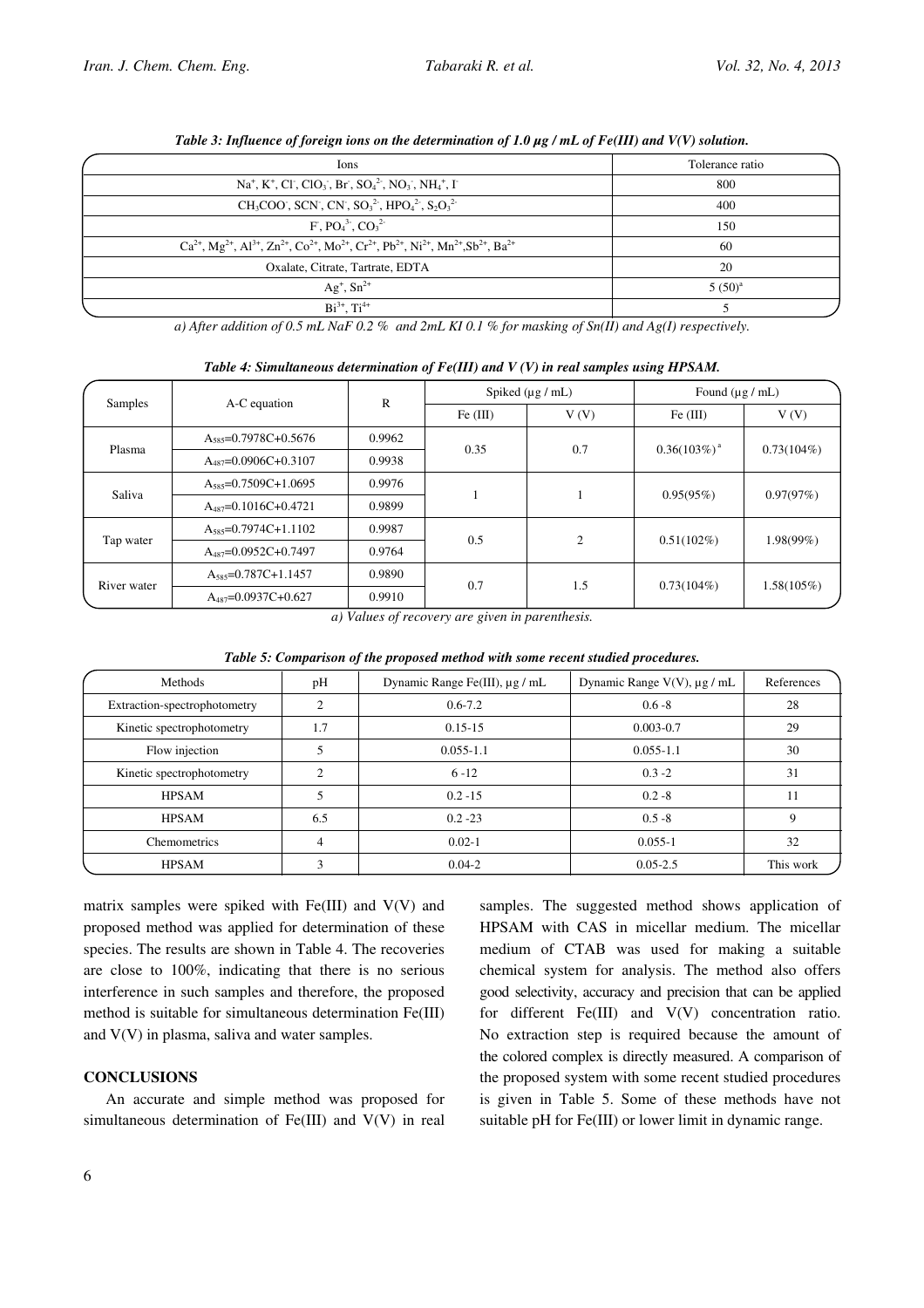Received : June 21, 2012 ; Accepted : Sep. 23, 2013

# **REFERENCES**

- [1] Filik H., Yanaz Z., A Sensitive Method for Determining Total Vanadium in Water Samples Using Colorimetric Solid Phase Extraction Fiber Optic Reflectance Spectroscopy, J. Hazard. Mater., 172, p. 1297 (2009).
- [2] Filik H., Yanaz Z., Apak R., Selective Determination of Total Vanadium in Water Samples by Cloud Point Extraction of Its Ternary Complex, Anal. Chim. Acta, 620, p. 27 (2008).
- [3] Tokalioglu S., Gurbuz F., Selective Determination of Copper and Iron in Various Food Samples by the Solid Phase Extraction, Food Chem., 123, p. 183 (2010).
- [4] Taylorm M.J.C., van Staden J.F., Spectrophotometric Determination of Vanadium (IV) and Vanadium (V) in Each Other's Presence, Review, Analyst, 119, p. 1263 (1994).
- [5] Welz B., Sperling M., "Atomic Absorption Spectrometry", 3rd ed., Wiley–VCH, Weinheim, New York, 1999.
- [6] Amorim F.A.C., Welz B., Costa A.C.S., Lepri F.G., Vale M.G.R., Ferreira S.L.C., Determination of Vanadium in Petroleum and Petroleum Products Using Atomic Spectrometric Techniques. Talanta, 72, p. 349 (2007).
- [7] Filik H., Berker K.I., Balkıs N., Apak R., Simultaneous Preconcentration of Vanadium (V/IV) Species With Palmitoyl Quinolin-8-ol Bonded to Amberlite XAD2 and Their Separate Spectrophotometric Determination with 4-(2- Ppyridylazo)-Resorcinol Using CDTA as Masking Agent, Anal. Chim. Acta, 518, p. 173 (2004).
- [8] Tokalıoglu A., Livkebab A., A New Solid-Phase Extraction Method for the Determination of Cu(II) and Fe(III) in Various Samples by Flame Atomic Absorption Spectrometry Using N-benzoyl-N-Phenylhydroxylamine, Microchim. Acta, 164, p. 471 (2009).
- [9] Abbaspour A., Baramakeh L., Quantitative Determination of Iron(III) and Vanadium (V) by Spectrophotometric H-point Standard Addition Method, Anal. Chim. Acta, 436, p. 325 (2001).
- [10] Bagherian G., Arab Chamjangali M., Eskandari H., Simultaneous Determination of Cobalt and Palladium in Micellar Media Using H-Point Standard Addition Method and Partial Least Square Regression, Spectrochim. Acta Part A, 67, p. 378 (2007).
- [11] Abdollahi H., Zolgharnein J., Azimi G.H., Jafarifar D., Simultaneous Spectrophotometric Determination of Iron and Vanadium by H-Point Standard Addition Method and Partial Least Squares Regression in Micellar Medium, Talanta, 59, p. 1141 (2003).
- [12] Verdu-Andres J., Bosch-Reig F., Campins-Falco P., H-point Standard Additions Methods for Analyte Determination in Ternary Mixtures, Analyst, 113, p. 1011 (1988).
- [13] Afkhami A., Abbasi-Tarighat M., Bahram M., Abdollahi H., A New Strategy for Solving Matrix Effect in Multivariate Calibration Standard Addition Data Using Combination of H-Point Curve Isolation and H-Point Standard Addition Methods, Anal. Chim. Acta, 613, p. 144 (2008).
- [14] Pouretedal H.R., Asefi M., H-point Standard Addition Method for Simultaneous Determination of Cobalt(II) and Zinc(II) Ions, *J. Iran. Chem. Soc.*, 4, p. 503 (2007).
- [15] Bosch-Reig F., Verdú-Andrés J., Campins-Falcó P., Molins Legua C., Study of the Behavior of the Absorbent Blanks in Analytical Procedures by Using the H-Point Standard Addition Method (HPSAM), Talanta, 41, p. 39 (1994).
- [16] Abdollahi H., Simultaneous Spectrophotometric Determination of Chromium (VI) and Iron (III) with Chromogenic Mixed Reagents by H-Point Standard Addition Method and Partial Least Squares Regression, Anal. Chim. Acta, 442, p. 327 (2001).
- [17] Afkhami A., Zarei A.R., Simultaneous Spectrophotometric Determination of Hydrazine and Pphenylhydrazine Media Using H-Point Standard Addition Method, Talanta, 62, p. 559 (2004).
- [18] Campins-Falcó P., Verdú-Andrés J., Bosch-Reig F., Development of the H-Point Standard Additions Method for the Use of Spectrofluorimetry and Synchronous Spectrofluorimetry, Analyst 119, p. 2123 (1994).
- [19] Safavi A., Abdollahi H., Sedaghatpour F., Zeinali S., Kinetic Spectrophotometric Determination of V(IV) in the Presence of V(V) by the H-Point Standard Addition Method, Anal. Chim. Acta, 409, p. 275 (2000).